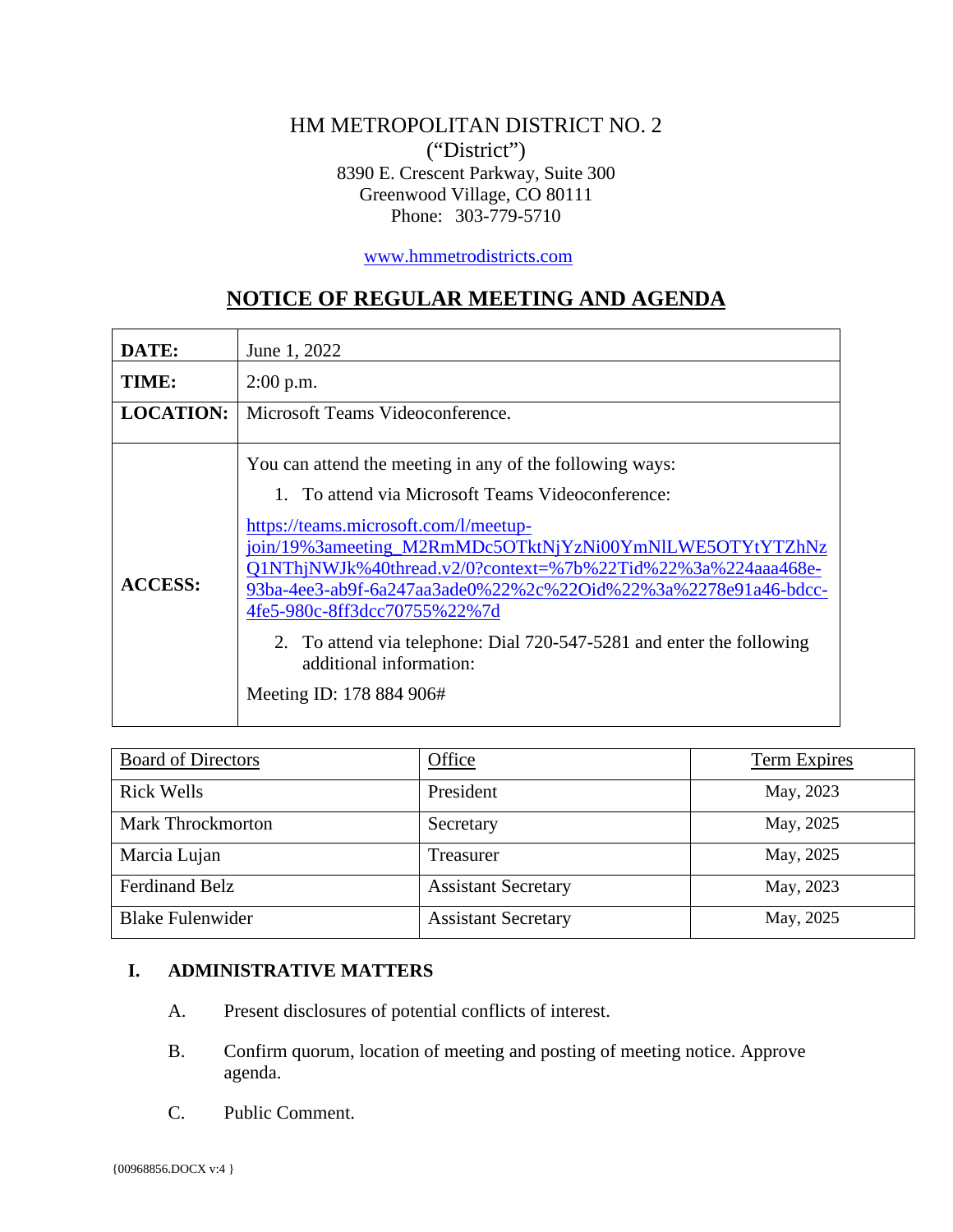Members of the public may express their views to the Board on matters that affect the District that are otherwise not on the agenda. Comments will be limited to three (3) minutes per person.

- D. Review and consider approval of minutes of the March 2, 2022, Regular Meeting and March 16, 2022, Special Meeting (enclosures).
- E. Discuss the results of the May 3, 2022 Director Election (enclosure).
- F. Confirm Filing of Oaths of Office.
- G. Consider appointment of officers.

| President:                  |  |
|-----------------------------|--|
| Secretary:                  |  |
| Treasurer                   |  |
| <b>Assistant Secretary:</b> |  |
| <b>Assistant Secretary:</b> |  |
|                             |  |

#### **II. FINANCIAL MATTERS**

- A. Approval and/or ratify approval of payment of claims in the amount of \$4,536.37 (enclosure).
- B. Review and consider acceptance of April 30, 2022 Unaudited Financial Statements (enclosure).
- C. Review and consider approval of the 2021 Audit and authorize execution of the Representation Letters (enclosure).

#### **III. LEGAL MATTERS**

- A. Review and consider adoption of Resolution Regarding Continuing Disclosure Policies and Procedures (enclosure).
- B. Other.

#### **IV. MANAGER MATTERS**

A. Other.

## **V. CAPITAL IMPROVMENTS**